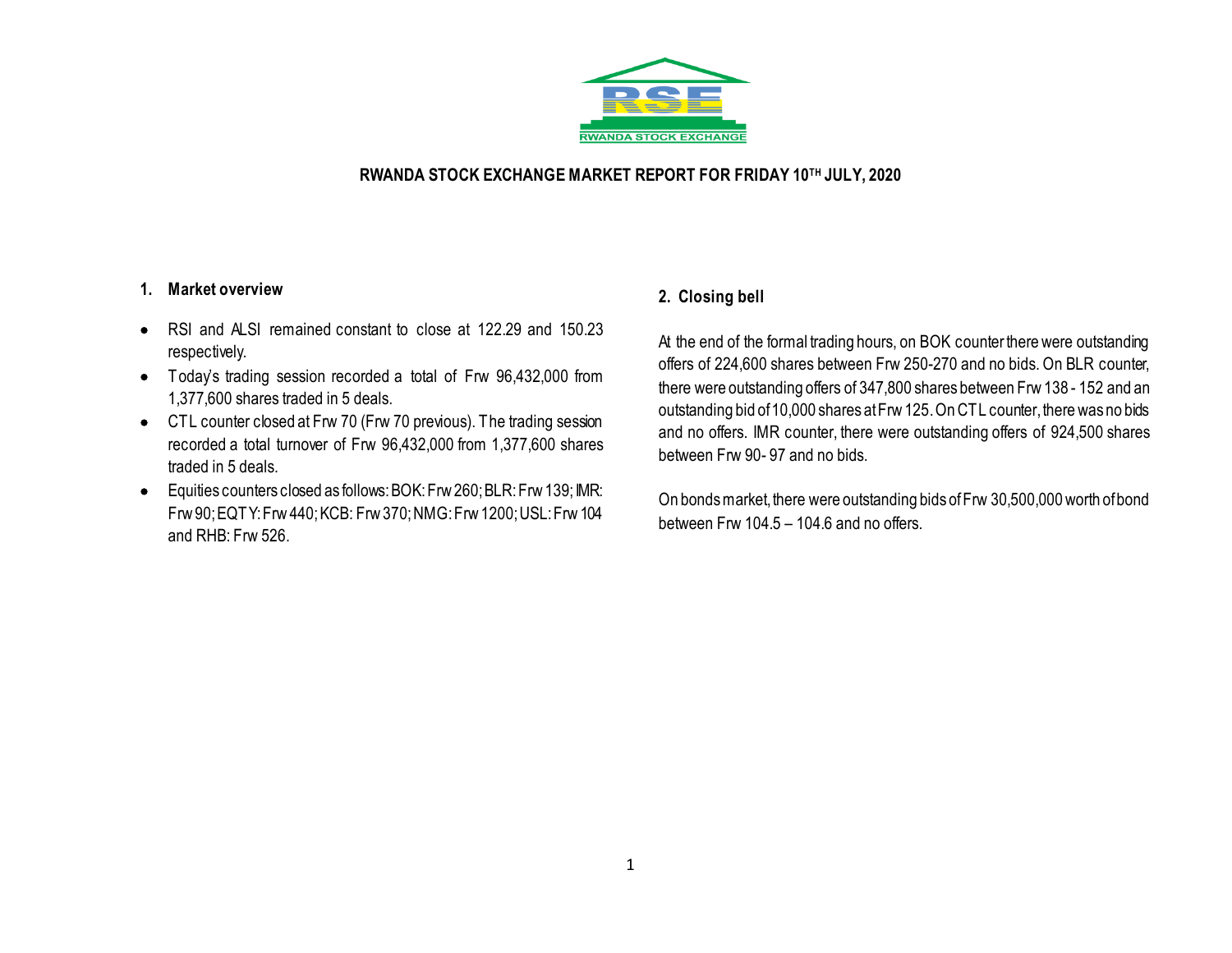#### **3. Equities Market on 10/07/2020**

|                     | <b>Stock</b> |                  | Past 12<br>months | High | <b>Today's session</b><br>Low | <b>Closing</b> | Prev. | Change  | <b>Volume</b> | Value      |             |          |                      |
|---------------------|--------------|------------------|-------------------|------|-------------------------------|----------------|-------|---------|---------------|------------|-------------|----------|----------------------|
|                     |              | <b>ISIN-CODE</b> | <b>High</b>       | Low  |                               |                |       |         |               |            |             |          | <b>Market Status</b> |
| RW000A1JCYA5        | <b>BOK</b>   | 278              | 259               | 0.00 | 0.00                          | 260            | 260   | 0.00    | 0.00          | 0.00       | 08h50-08h59 | Pre-Open |                      |
| <b>RW000A1H63N6</b> | <b>BLR</b>   | 149              | 138               | 0.00 | 0.00                          | 139            | 139   | 0.00    | 0.00          | 0.00       | 09h00-12h00 | Open     |                      |
| KE0000000380        | <b>NMG</b>   | 1,200            | 1,200             | 0.00 | 0.00                          | 1,200          | 1,200 | 0.00    | 0.00          | 0.00       |             |          |                      |
| KE0000000315        | <b>KCB</b>   | 370              | 370               | 0.00 | 0.00                          | 370            | 370   | 0.00    | 0.00          | 0.00       | 12h00-08h50 | Close    |                      |
| KE0000000489        | <b>USL</b>   | 104              | 104               | 0.00 | 0.00                          | 104            | 104   | 0.00    | 0.00          | 0.00       |             |          |                      |
| KE0000000554        | <b>EQTY</b>  | 445              | 350               | 0.00 | 0.00                          | 440            | 440   | 0.00    | 0.00          | 0.00       |             |          |                      |
| <b>RW000A14UYP4</b> | <b>CTL</b>   | 80               | 53                | 70   | 70                            | 70             | 70    | $+0.00$ | 1,377,600     | 96,432,000 |             |          |                      |
| <b>RW000A2DN989</b> | <b>IMR</b>   | 90               | 89                | 0.00 | 0.00                          | 90             | 90    | 0.00    | 0.00          | 0.00       |             |          |                      |
| ZAE000244737        | <b>RHB</b>   | 0.00             | 0.00              | 0.00 | 0.00                          | 526            | 0.00  | 0.00    | 0.00          | 0.00       |             |          |                      |
|                     |              |                  |                   |      |                               |                |       |         |               |            |             |          |                      |





| <b>INDICES</b>         | <b>Previous</b> | <b>Today</b> | <b>Points</b> | Change % |  |
|------------------------|-----------------|--------------|---------------|----------|--|
|                        |                 |              |               |          |  |
| <b>RSI</b>             | 122.29          | 122.29       | $+0.00$       | $+0.00$  |  |
| <b>ALSI</b>            | 150.23          | 150.23       | $+0.00$       | $+0.00$  |  |
| OTHER TRADING STAT     |                 |              |               |          |  |
| <b>Shares traded</b>   | 1,361,400       | 1,377,600    | 16,200        | 1.19     |  |
| <b>Equity Turnover</b> | 95,298,000      | 96,432,000   | 1,134,000     | 1.19     |  |
| Number of deals        | 3.00            | 5.00         | 2.00          | 66.67    |  |
|                        |                 |              |               |          |  |

| Exchange rate against Frw as at 10/07/2020 |             |        |         |  |  |  |  |  |  |
|--------------------------------------------|-------------|--------|---------|--|--|--|--|--|--|
| <b>Currency</b>                            | <b>Sell</b> | Buy    | Average |  |  |  |  |  |  |
| <b>USD</b>                                 | 948.26      | 929.67 | 938.97  |  |  |  |  |  |  |
| <b>KES</b>                                 | 8.87        | 8.70   | 8.78    |  |  |  |  |  |  |
| <b>UGS</b>                                 | 0.25        | 0.25   | 0.25    |  |  |  |  |  |  |
| <b>TZS</b>                                 | 0.40        | 0.40   | 0.40    |  |  |  |  |  |  |
| <b>ZAR</b>                                 | 56.18       | 55.08  | 55.63   |  |  |  |  |  |  |
| <b>Market Capitalization (Frw)</b>         |             |        |         |  |  |  |  |  |  |
| 3,407,973,965,836                          |             |        |         |  |  |  |  |  |  |

**01-May-20 01-Jun-20 01-Jul-20** **ALSI**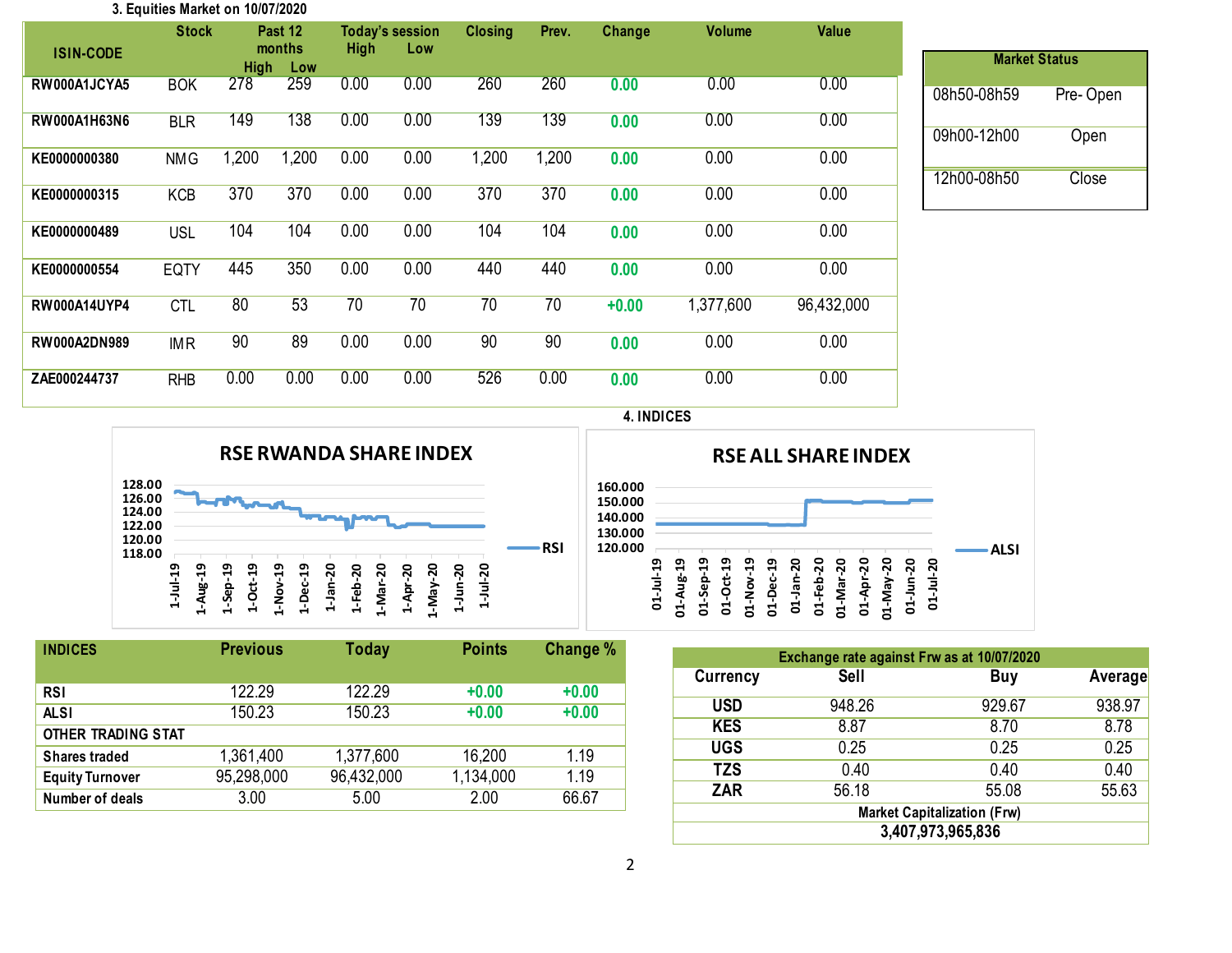## **5. Bond market on 10/07/2020**

# A**.** Government bonds

| <b>ISIN-CODE</b>    | <b>Status</b> | <b>Security</b> | <b>Maturity</b> | <b>Coupon rate</b> | Close.<br><b>Price</b> | Prev.<br><b>Price</b> | <b>Bids</b> | <b>Offers</b> | <b>Bond</b><br>traded |
|---------------------|---------------|-----------------|-----------------|--------------------|------------------------|-----------------------|-------------|---------------|-----------------------|
| RW000A1ZTAM0        |               | FXD4/2014/7yrs  | 19/11/2021      | 12.475%            | 101.5                  | 103                   | 0.00        | 0.00          | 0.00                  |
| <b>RW000A1Z2RJ7</b> |               | FXD2/2015/10yrs | 25/05/2025      | 12.925%            | 104                    | 101.72                | 0.00        | 0.00          | 0.00                  |
| RW000A1Z5Z93        |               | FXD3/92015/5yrs | 21/08/2020      | 11.950%            | 103                    | 104.57                | 104.6       | 0.00          | 0.00                  |
| RW000A187NK1        |               | FDX1/2016/5yrs  | 19/02/2021      | 12.00%             | 103.4                  | 103.32                | 104.6       | 0.00          | 0.00                  |
| RW000A182K48        |               | FXD2/2016/15Yrs | 09/05/2031      | 13.5%              | 102                    | 105.5                 | 0.00        | 0.00          | 0.00                  |
| RW000A185V91        |               | FXD 3/2016/5Yrs | 20/08/2021      | 12.25%             | 104                    | 103                   | 0.00        | 0.00          | 0.00                  |
| RW000A19D0U5        |               | FXD1/2017/5Yrs  | 18/02/2022      | 12.375%            | 104.4                  | 106.7                 | 0.00        | 0.00          | 0.00                  |
| RW000A19JG53        |               | FXD2/2017/7Yrs  | 17/05/2024      | 12.675%            | 103.3                  | 104                   | 0.00        | 0.00          | 0.00                  |
| <b>RW000A19NL84</b> |               | FXD3/2017/5Yrs  | 19/08/2022      | 12.200%            | 103.4                  | 104.3                 | 0.00        | 0.00          | 0.00                  |
| RW000A19S1Q4        | Re-opened     | FXD4/2017/7Yrs  | 15/11/2024      | 12.40%             | 103                    | 103                   | 0.00        | 0.00          | 0.00                  |
| RW000A19W8Z4        |               | FXD1/2018/5Yrs  | 17/02/2023      | 11.80%             | 105.28                 | 105.5                 | 104.5       | 0.00          | 0.00                  |
| <b>RW000A19HS6</b>  | Re-opened     | FXD2/2018/10Yrs | 12/05/2028      | 12.50%             | 100.5                  | 102                   | 0.00        | 0.00          | 0.00                  |
| RW000A194997        | Re-opened     | FXD3/2018/15Yrs | 05/08/2033      | 12.9%              | 105                    | 102.2                 | 0.00        | 0.00          | 0.00                  |
| RW000A2RUZ00        |               | FXD4/2018/3Yrs  | 19/11/2021      | 11.150%            | 104.91                 | 102                   | 0.00        | 0.00          | 0.00                  |
| RW000A2RYEG9        | Re-opened     | FXD1/2019/7Yrs  | 13/02/2026      | 11.850%            | 102.5                  | 105.72                | 0.00        | 0.00          | 0.00                  |
| RW000A2R26W1        | Re-opened     | FXD2/2019/5Yrs  | 17/05/2024      | 11.300%            | 103                    | 100                   | 0.00        | 0.00          | 0.00                  |
| RW000A2R64M3        | Re-opened     | FXD3/2019/20Yrs | 29/07/2039      | 13.250%            | 106.7                  | 104.8                 | 0.00        | 0.00          | 0.00                  |
| RW000A2SA2Y9        | Re-opened     | FXD4/2019/3Yrs  | 18/11/2022      | 10.950%            | 103.84                 | 102                   | 0.00        | 0.00          | 0.00                  |
| <b>RW000A2SA2Z6</b> | Re-opened     | FXD5/2019/7Yrs  | 13/11/2026      | 11.550%            | 104.7                  | 103.4462              | 0.00        | 0.00          | 0.00                  |
| <b>RW000A2SB2X0</b> |               | FXD1/2020/3Yrs  | 20/01/2023      | 10.800%            | 100                    | 100                   | 0.00        | 0.00          | 0.00                  |
| <b>RW000A28UBB2</b> | Re-opened     | FXD2/2020/15Yrs | 02/02/2035      | 12.550%            | 105.2                  | 105.85                | 0.00        | 0.00          | 0.00                  |
| <b>RW000A28VKN6</b> |               | FXD3/2020/3Yrs  | 24/03/2023      | 10.650%            | 104                    | 103                   | 0.00        | 0.00          | 0.00                  |
| <b>RW000A28XYS2</b> |               | FXD4/2020/10Yrs | 10/05/2030      | 12.150%            | 102.7                  | 101.95                | 0.00        | 0.00          | 0.00                  |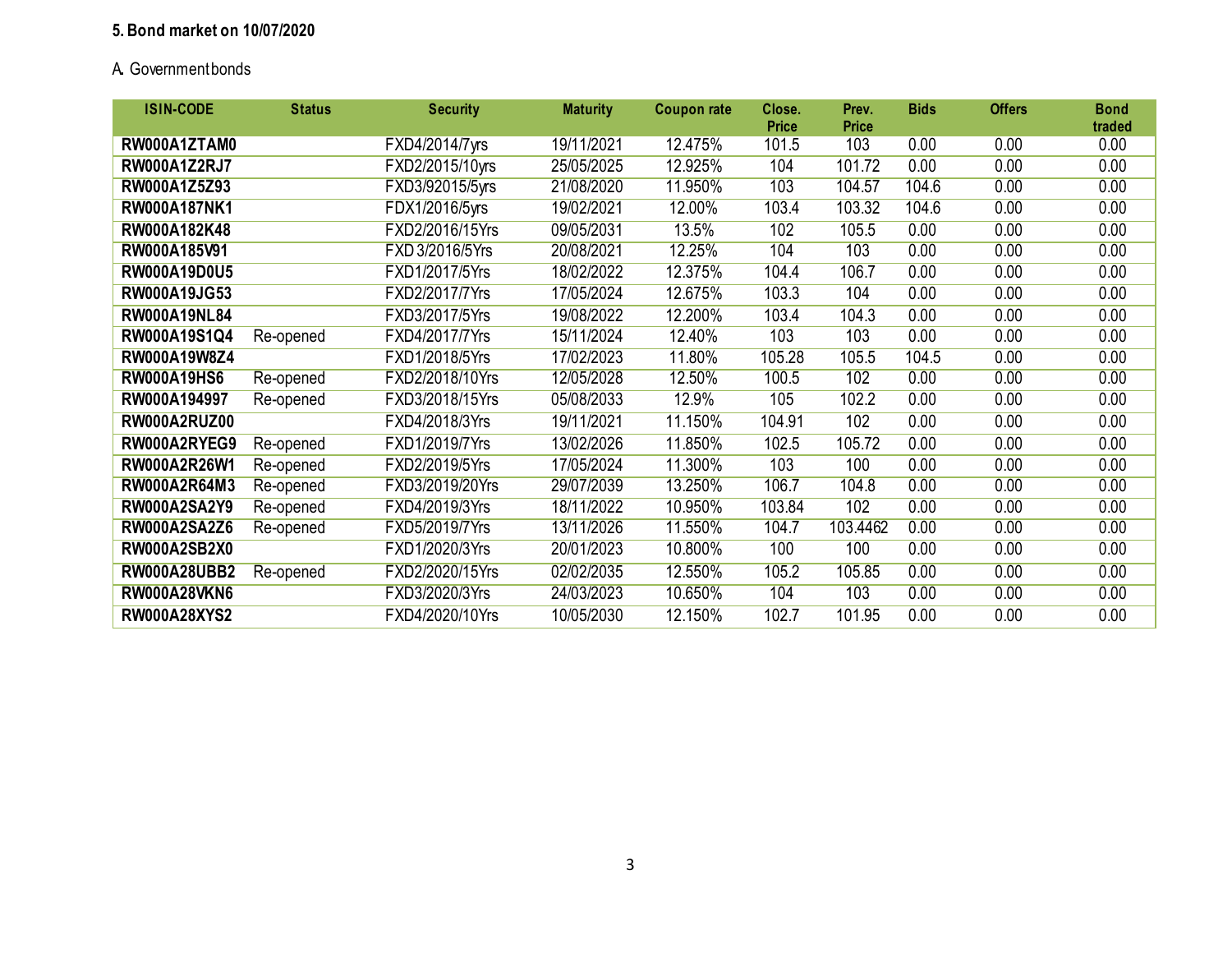### **WEEKLY REPORT ON 10/07/2020**

# **1. EQUITY MARKET**

| <b>PREVIOUS WEEK</b> |         |             |                | <b>THIS WEEK</b> |                |             |              | <b>VARIATION</b>   |               |
|----------------------|---------|-------------|----------------|------------------|----------------|-------------|--------------|--------------------|---------------|
| <b>Date</b>          | Volume  | Value (Frw) | <b>Deals</b>   | <b>Date</b>      | Volume         | Value (Frw) | <b>Deals</b> | Change in<br>value | $\frac{9}{6}$ |
| 29- June- 20         | 62,300  | 4,361,000   | 1.00           | 06- July-20      | $\blacksquare$ |             |              | (4,361,000)        | (100)         |
| 30- June- 20         | 18,200  | 1,274,000   | 1.00           | 07- July-20      | 2,100          | 147,000     | 1.00         | (1, 127, 000)      | (88.46)       |
| 01- July-20          |         | ٠           | $\blacksquare$ | 08- July-20      | 33,000         | 2,310,000   | 2.00         | 2,310,000          | 100           |
| 02- July-20          | 54,900  | 3,843,000   | 4.00           | 09- July- 20     | 1,361,400      | 95,298,000  | 3.00         | 91,455,000         | 2,379.78      |
| 03- July-20          | 18,200  | 4,611,000   | 2.00           | 10- July- 20     | 1,377,600      | 96,432,000  | 5.00         | 91,821,000         | 1,991.35      |
| <b>TOTAL</b>         | 153,600 | 12,942,400  | 8.00           | <b>TOTAL</b>     | 2,774,100      | 194,187,000 | 11.00        | 180,098,000        | 1,278.29      |



# **1. BOND MARKET**

During this week, the market recorded a total of Frw 78,512,000 worth of bond traded in 5 deals between Frw 100.5-106.7